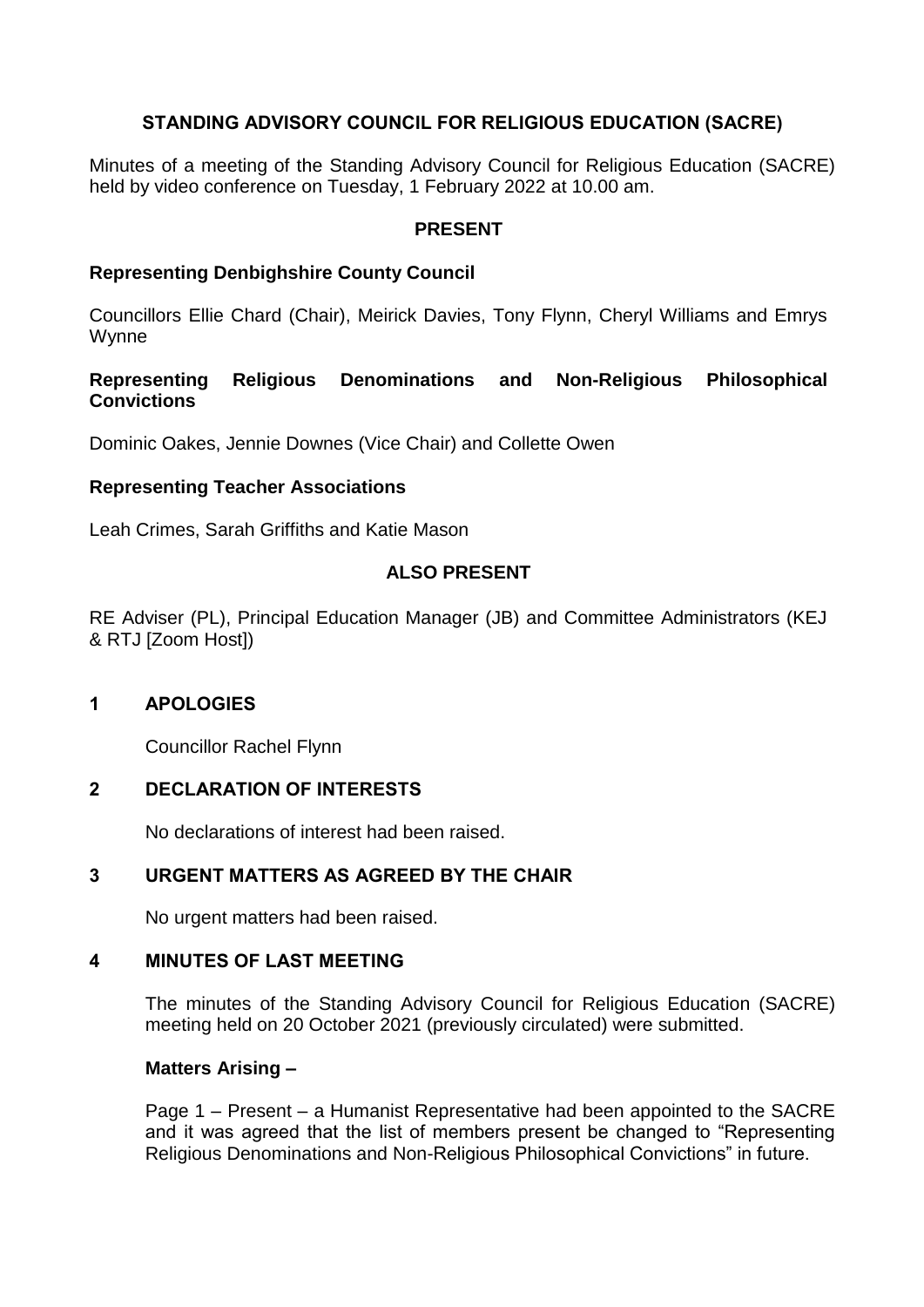Page 9 – Item 9: SACRE Draft Annual Report 2020/21 – the report had been finalised and submitted to the Welsh Government.

The RE Adviser reported on the need for SACRE to amend its constitution to reflect the changes to include Non-Religious Philosophical Convictions representation and also in relation to the Curriculum for Wales and the Agreed Syllabus. The Chair asked that the matter be considered at the next scheduled meeting in June 2022.

*RESOLVED that the minutes of the SACRE meeting held on 20 October 2021 be received and approved as a correct record.*

### **5 CURRICULUM FOR WALES**

The Chair welcomed the Principal Education Manager to his first SACRE meeting.

The Principal Education Manager introduced the item on the Welsh Government's new Curriculum for Wales which was due to come into effect in September 2022. He was grateful to the RE Adviser for his presentation and explanation of the Religion, Values and Ethics guidance which had recently been released.

The RE Adviser explained the requirement for convening an Agreed Syllabus Conference to prepare an Agreed Syllabus to be adopted by the local education authority. The intention was to record and circulate the presentation to participants in order to inform that process. In addition to SACRE representatives it was hoped that as many teachers as possible could attend the Agreed Syllabus Conference which had been provisionally scheduled for 14 March 2022.

The RE Adviser gave a presentation which provided an overview of the Curriculum for Wales and explanation of the Religion, Value and Ethics (RVE) guidance.

Areas covered within the comprehensive presentation included –

- curriculum and assessment legislation requirements
- an introduction to the six areas of learning and experience and further specifics and language used – 'statements of what matters', 'principles of progression', 'descriptions of learning' and 'designing your curriculum'
- specific reference to the statements of what matters for the Humanities area which encompassed context, skills, knowledge and concepts for development
- links to web pages including a summary of legislation with specific legislation relating to RVE guidance and how it could be adopted as an Agreed Syllabus
- the change from religious education to religion, values and ethics to reflect the expanded scope and inclusion of non-religious beliefs including humanism, atheism and secularism
- legislative changes governing the Agreed Syllabus Conference and SACREs to reflect both religious beliefs and non-religious philosophical convictions
- aims of the Agreed Syllabus with the RVE guidance having been written as a basis for the Agreed Syllabus with a high level of collaboration
- legal requirements for an Agreed Syllabus Conference and questions for them and SACREs to consider
- the removal of the right to withdraw from RVE in the Curriculum for Wales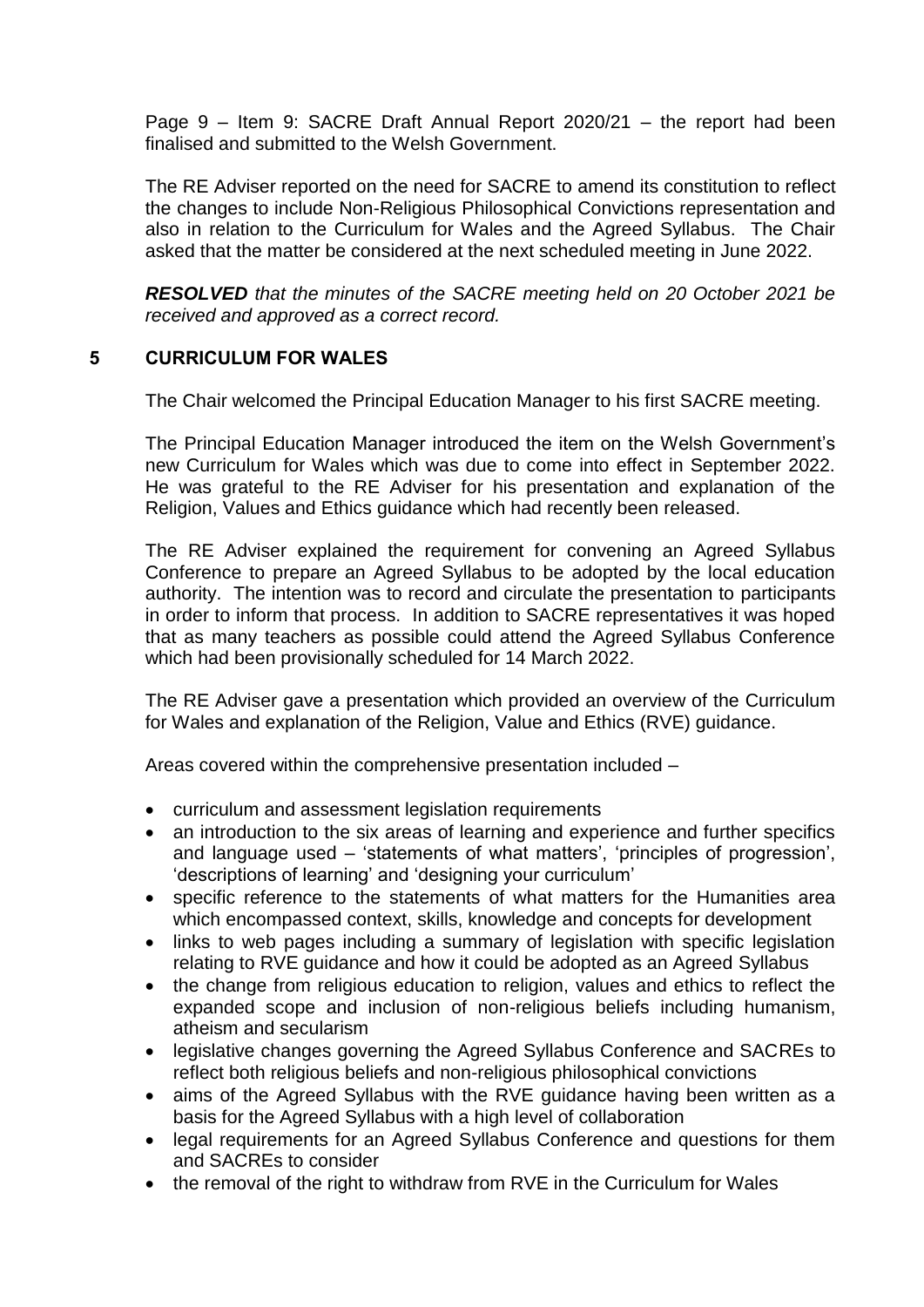- the purpose of the RVE guidance to provide additional support on how RVE could be taught in the Humanities area and those who must have regard to it
- the context of spiritual development in RVE which remained a key aspect
- designing the curriculum for RVE to include: cross-cutting themes, crosscurricular skills, skills integral to the four purposes, the statements of what matters, RVE concepts and the RVE lens
- learner progression and learning journeys in RVE with illustrative examples, and
- points for schools/settings to consider when designing their curriculum for RVE.

In closing the RE Adviser acknowledged the wealth of information contained within the presentation but highlighted that the Curriculum for Wales and full RVE guidance was far more comprehensive. The recorded presentation and PowerPoint slides would be circulated to SACRE members and schools to view and consider the content at their own leisure.

The following matters were raised during the ensuing debate –

- the RVE quidance was a comprehensive document and a link to the relevant webpage had been included on the agenda for members to access and consider at their leisure; the presentation, whilst also lengthy, had broken-down and summarised elements of the guidance for ease of reference and use
- confirmed the Welsh translation 'Canllawiau ar Grefydd, Gwerthoedd a Moeseg' for 'Religion, Vales and Ethics Guidance' as detailed in the presentation
- Councillor Meirick Davies referred to the current UK Consultation on banning the right to proselytise and potential implications for religious teachings. The RE Adviser had been unaware of the proposals but advised that there was legislation in Wales to protect the teaching of Christianity within the current curriculum and thanked Councillor Davies for bringing the matter to attention
- there was some debate on the purpose of the guidance to be pluralistic and teach what people believed across Wales, not indoctrinating people and telling them what they believed, and whilst church schools may have a different purpose regarding RVE and its delivery, there would still need to be a pluralistic element to that reflecting the differences of the people and beliefs in Wales
- the legislation which underpinned the RVE guidance clearly stated that it must reflect that the religious nature of Wales was Christianity in the main and then other principal religions together with non-religious philosophical convictions, so there was a sense and history of Wales tied in with those teachings
- it was the responsibility of schools to make students aware of the dimensions of morality and spirituality and the learning journeys in RVE were cited as an excellent vehicle for students to explore their own faith and beliefs, with the freedom to make their own personal choices and decide for themselves
- the right of withdrawal would no longer be needed after the implementation of the new curriculum because of the way RVE was taught
- it was clarified that Collective Worship had its own set of laws and philosophy behind that which currently had to be wholly, broadly Christian
- teacher representatives reported upon the plans and developments in their own schools regarding the new curriculum and welcomed the presentation delivered which provided greater clarity in the teaching of RVE going forward and thanked the RE Adviser for all his hard work in that regard.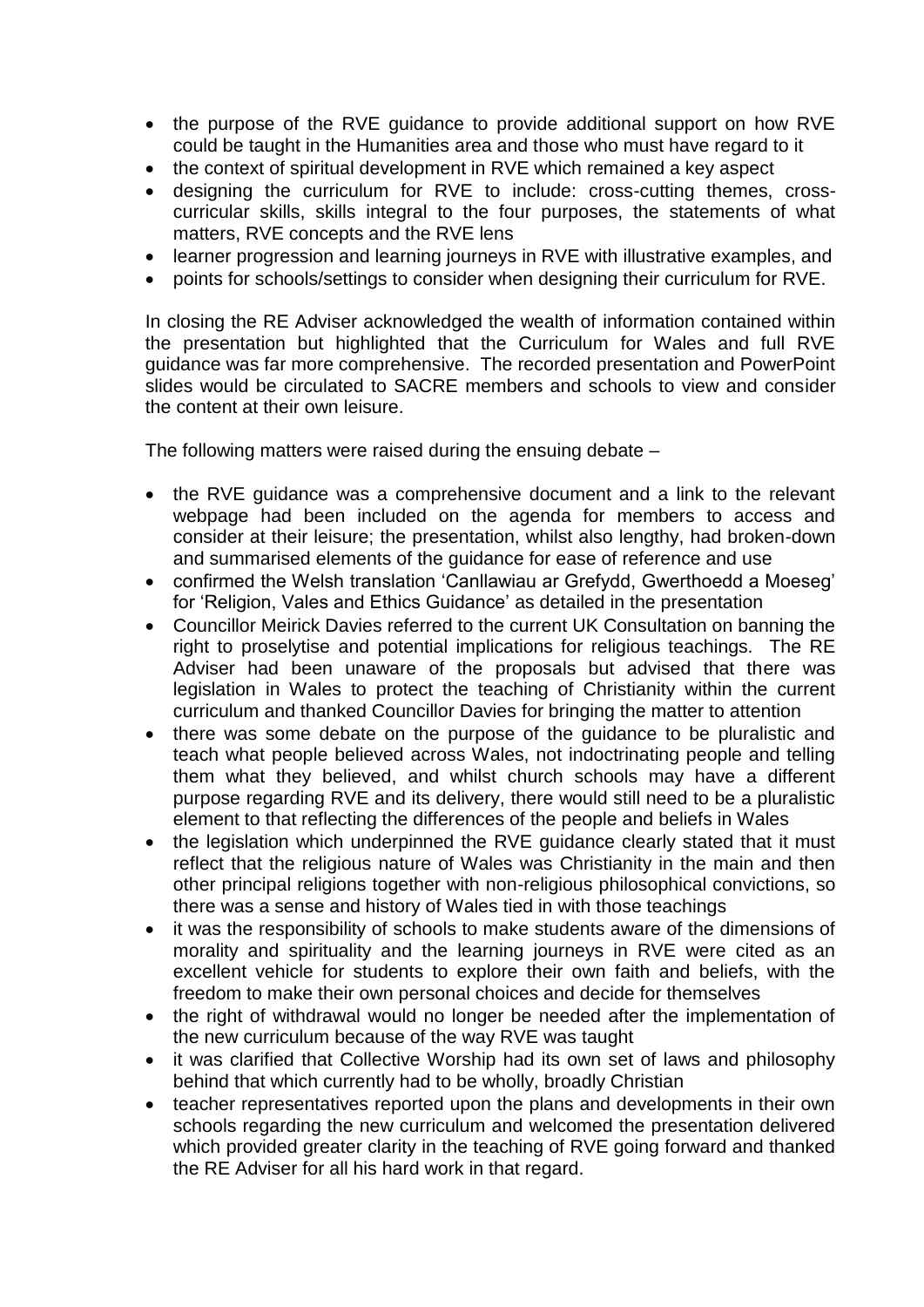The Chair thanked the RE Adviser for his interesting and informative presentation which had been well received by SACRE and would also be of huge benefit to schools in developing the new curriculum and teaching of RVE.

*RESOLVED that the presentation by the RE Adviser regarding the Religion, Values and Ethics guidance be received and noted.*

## **6 SUPPORTING THE LOCAL AUTHORITY IN ADOPTING AN AGREED SYLLABUS**

The RE Adviser explained that, following on from the previous agenda item, Denbighshire local authority was required to adopt an Agreed Syllabus, and in order to provide support to the local authority in that regard, it was recommended that SACRE advise the local authority to convene an Agreed Syllabus Conference.

SACRE was advised that provisional arrangements had been made to convene an Agreed Syllabus Conference at 10.00 am on Monday 14 March 2022 and it was hoped that as many teachers as possible would be able to attend in addition to SACRE members; the recording of the presentation would be shared with schools beforehand. The RE Adviser believed that the RVE guidance as presented met the requirements of the new curriculum and could be adopted as the Agreed Syllabus. He also cautioned against too many adaptations of the RVE guidance given the training provided by the Welsh Government on the guidance which would otherwise fall to the local authority; potential litigations given that the RVE guidance had been through the relevant quality assurances processes, and that guidance also provided a link in with the curriculum for Wales holistically taking into account the other areas of learning and experience and progression steps. He considered that those points should be carefully considered at the Agreed Syllabus Conference when deciding on what to advise the local authority in terms of the Agreed Syllabus.

SACRE was comprised of three separate committees representing (1) Religious Denominations and Non-Religious Philosophical Convictions, (2) Teacher Associations, and (3) the Local Authority, and the RE Adviser referred to the requirement for each committee to vote separately on the report recommendation. Upon being put to the vote of each committee it was unanimously –

*RESOLVED to advise the local authority to convene an Agreed Syllabus Conference.*

### **7 WASACRE**

The RE Adviser reported that the minutes of the last meeting held on 23 November 2021 had not yet been made available for circulation but much of the meeting had focused on the RVE guidance. He directed members to the WASACRE website <https://wasacre.org.uk/> for useful information, including agendas and minutes from previous meetings, and also an updated handbook for SACRE members reflecting recent legislative changes and information on SACREs and WASACRE's work. It was noted that the date of the next WASACRE meeting had yet to be confirmed.